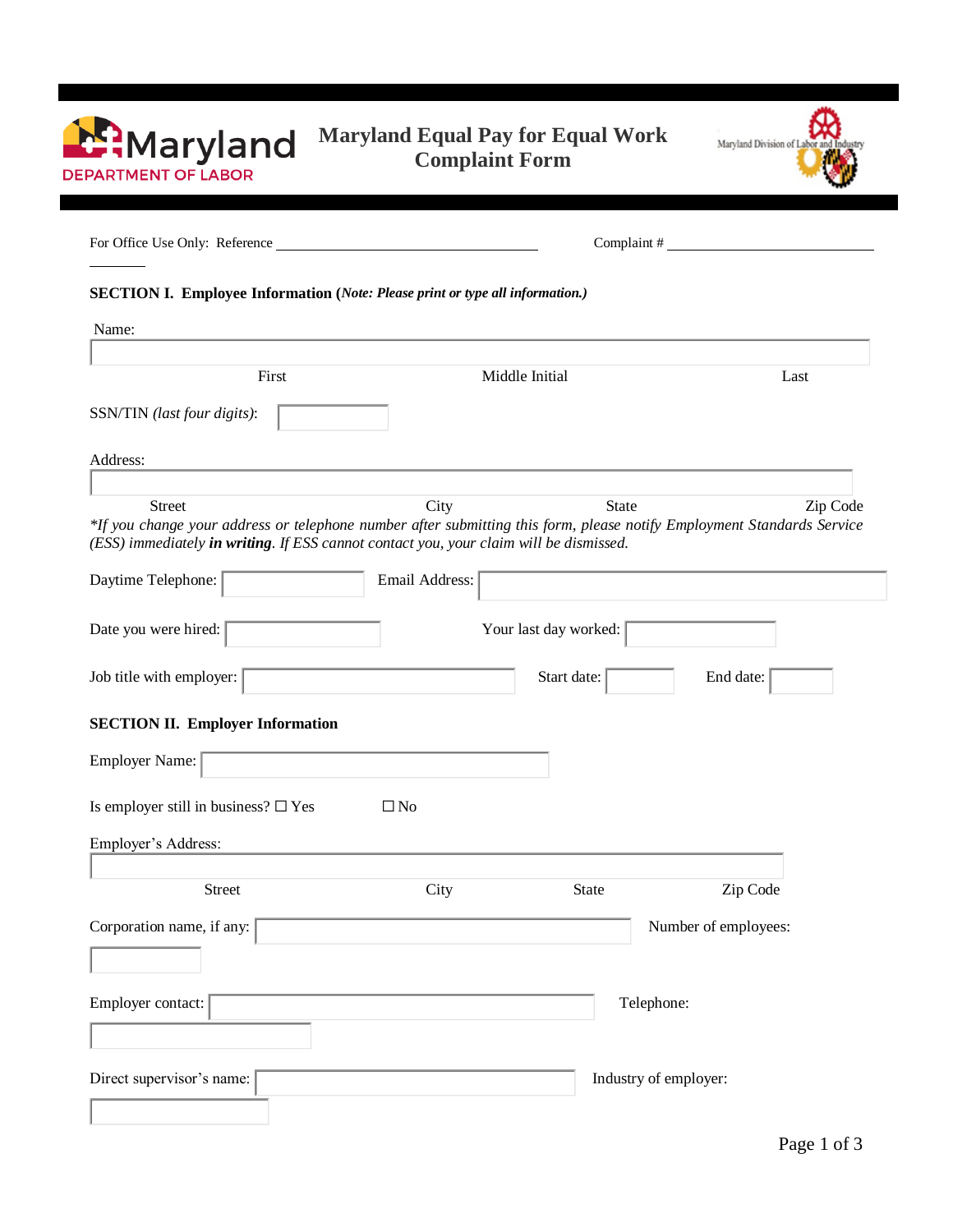### **SECTION III. Employment Information**

| 1.       |                                | Did you sign an employment contract or agreement?  |                                                                                                    | $\Box$ Yes (if yes, attached a copy) $\Box$ No |                                            |  |
|----------|--------------------------------|----------------------------------------------------|----------------------------------------------------------------------------------------------------|------------------------------------------------|--------------------------------------------|--|
| 2.       |                                | Were you an independent contractor:                | $\Box$ Yes                                                                                         | $\square$ No                                   |                                            |  |
| 3.       |                                | Employment status with this employer:              | $\Box$ Still Employed                                                                              | $\Box$ Resigned                                | $\Box$ Discharged                          |  |
|          | (If discharged, state reason): |                                                    |                                                                                                    |                                                |                                            |  |
| 4.<br>5. |                                | Do you supervise anyone: $\Box$ Yes                | $\square$ No<br>Did your job require a college degree, formal education or training? $\square$ Yes |                                                | $\square$ No<br>If yes, specify:           |  |
| 6.       |                                |                                                    | What type of work did you perform? (For example: carpentry, data entry, nursing):                  |                                                |                                            |  |
| 7.       |                                | List primary duties and responsibilities:          |                                                                                                    |                                                |                                            |  |
| 8.       |                                |                                                    | Address, city, state and zip where work was performed:                                             |                                                |                                            |  |
| 9.       |                                | In what county/city was your work performed?:      |                                                                                                    |                                                |                                            |  |
| 10.      | 10. Rate of pay: \$            |                                                    | per                                                                                                |                                                |                                            |  |
| 11.      |                                |                                                    | How often were you paid?: $\square$ Weekly $\square$ Bi-weekly $\square$ Monthly                   |                                                | $\Box$ Semi-monthly $\Box$ Other (explain) |  |
| 12.      |                                | Other type of compensation (check all that apply): |                                                                                                    |                                                |                                            |  |
|          | $\Box$ Vacation Pay            | $\square$ Sick Leave                               | $\Box$ Holiday Pay                                                                                 | $\Box$ Overtime Pay                            | $\Box$ Health/Life Insurance               |  |
|          | $\Box$ Commissions             | $\Box$ Pension/401k                                | $\Box$ Profit Sharing                                                                              | $\square$ Bonus                                | $\Box$ Other (describe):                   |  |

## **SECTION IV. Complaint Details & Statement of Fact**

*"Equal Pay for Equal Work" means:*

(1) *Assigning or directing the employee into a less favorable career track, if career tracks are offered, or position;*

(2) *Failing to provide information about promotions or advancement in the full range of career tracks offered by the employer; or*

(3) *Limiting or depriving an employee of employment opportunities that would otherwise be available to the employee but for the employee's sex or gender identity.*